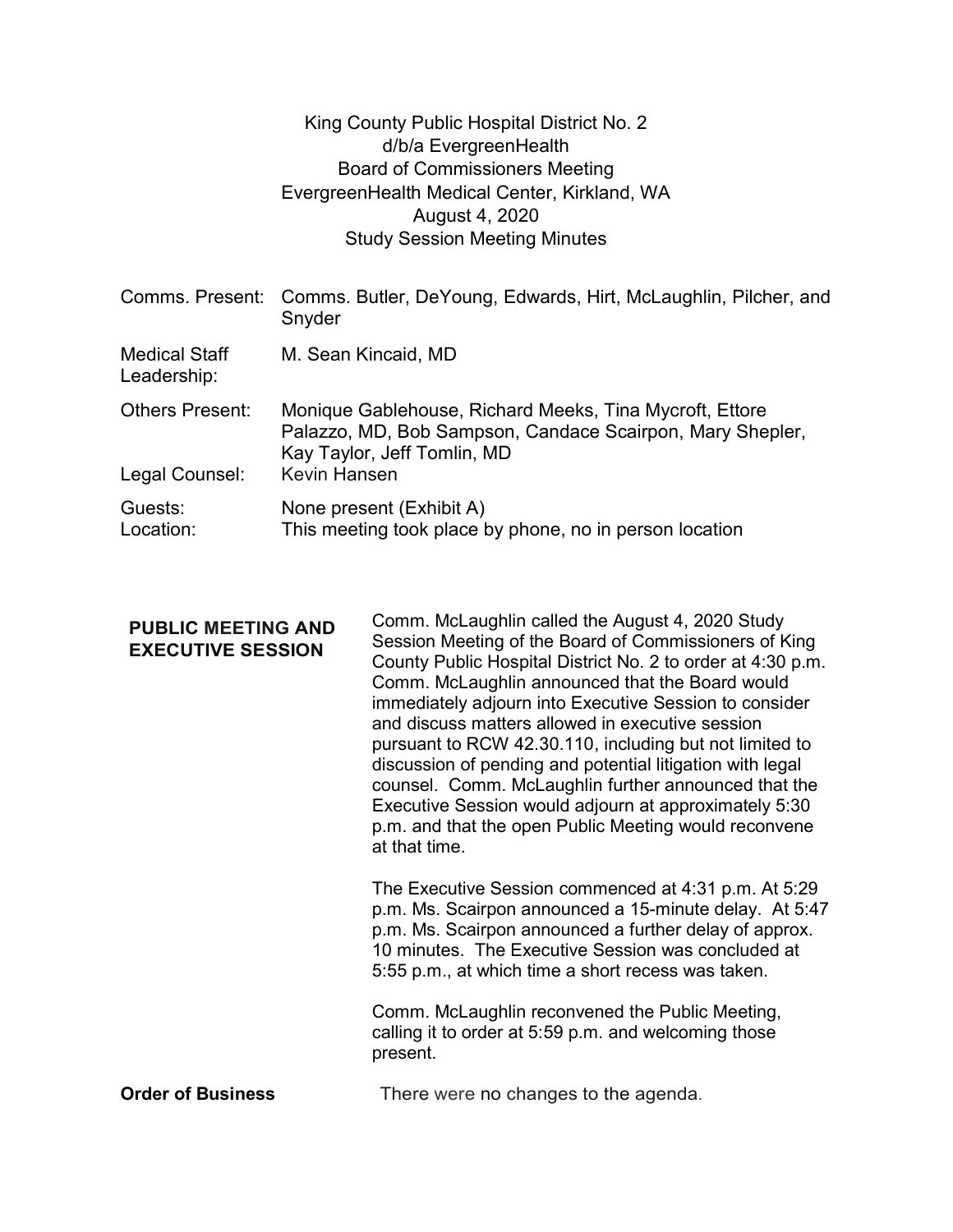## **Presentations**

| <b>HR Quarterly Report</b>                               | Bob Sampson, Chief Human Resources Officer, reviewed<br>the HR Quarterly report which includes a review of<br>turnover and vacancy rate, employee demographic<br>review including generation, gender, tenure, a<br>compensation and benefits review including medical<br>benefits, retirement plans, retirement loans and<br>distributions, employee financial assistance program, and<br>tuition assistance. The report also includes risk such as<br>OSHA total recordable incidence rate. Mr. Sampson<br>responded to questions from the Board throughout.                                                                                              |  |
|----------------------------------------------------------|------------------------------------------------------------------------------------------------------------------------------------------------------------------------------------------------------------------------------------------------------------------------------------------------------------------------------------------------------------------------------------------------------------------------------------------------------------------------------------------------------------------------------------------------------------------------------------------------------------------------------------------------------------|--|
| <b>Quarterly Audit, Finance</b><br>and Compliance Report | Tina Mycroft, CFO, reviewed the Quarterly Audit, Finance<br>and Compliance Committee Report which includes<br>environmental trends impacting committee work,<br>committee topics, highlights of the investment report<br>including investment portfolio profiles, the insurance<br>program key themes, collection practices report which<br>includes bad debt, aged AR trend, charity care, collection<br>agency recovery trends, and uncompensated care.<br>Additionally, the committee report includes future<br>committee topics, and a committee report format update<br>and example. Ms. Mycroft responded to questions from<br>the Board throughout. |  |
| <b>Discussion Items</b>                                  |                                                                                                                                                                                                                                                                                                                                                                                                                                                                                                                                                                                                                                                            |  |
| <b>Medical Staff Update</b>                              | Dr. Kincaid noted the Medical staff dinner/annual meeting<br>will not likely be feasible this year due to COVID-19 so it<br>may need to be a virtual meeting as it is a requirement to<br>update the medical staff on the status of the group.                                                                                                                                                                                                                                                                                                                                                                                                             |  |
| <b>CEO/Administrative Update</b>                         | Dr. Tomlin gave notice and updates on the following:<br>Cyber security breach with Blackbaud<br>COVID-19 Update, noting our census is stable,<br>and King County is going down slowly<br>July's results show we have solid indicators,<br>surgery has come back strong, Primary Care, ED<br>and UC are slowly climbing<br>Quality results are showing positive results<br>٠<br><b>SCCA updates</b><br>Meeting with SCPHD#1<br>August 21 educational is being organized now,<br>more details to come.                                                                                                                                                       |  |
|                                                          | Additionally, Ms. Scairpon gave notice of the following:<br>1. Board portal issue                                                                                                                                                                                                                                                                                                                                                                                                                                                                                                                                                                          |  |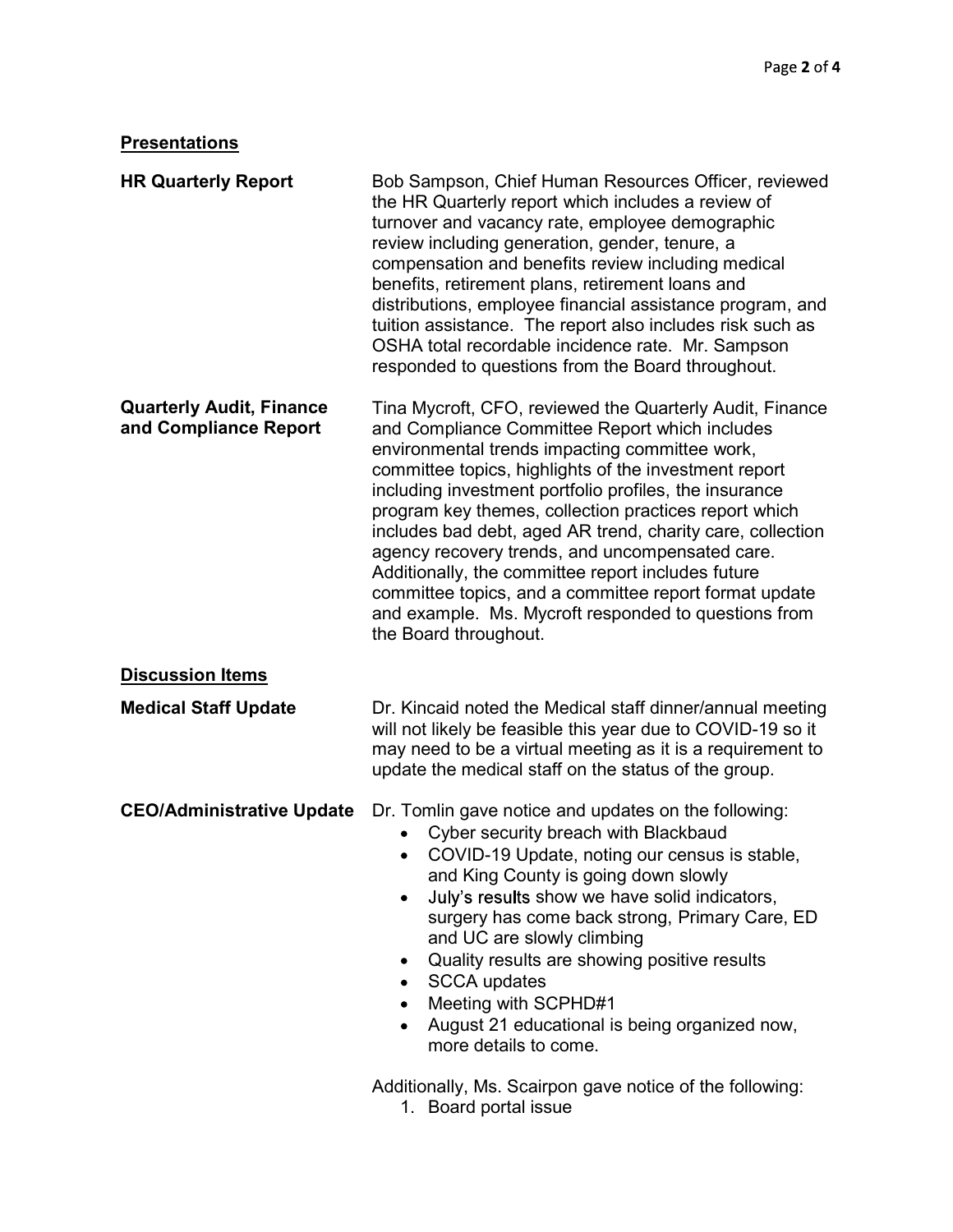2. Microsoft Teams is replacing WebEx as of 8/18/2020.

Adjourn The August 4, 2020 meeting of the Board of Commissioners for King County Public Hospital District No. 2 was adjourned at 7:31 p.m.

ATTEST:

## Minerva Butler, Secretary/Commissioner

Minerva Butler, Secretary/Commissioner Sep 1, 2020 9:16 AM PDT